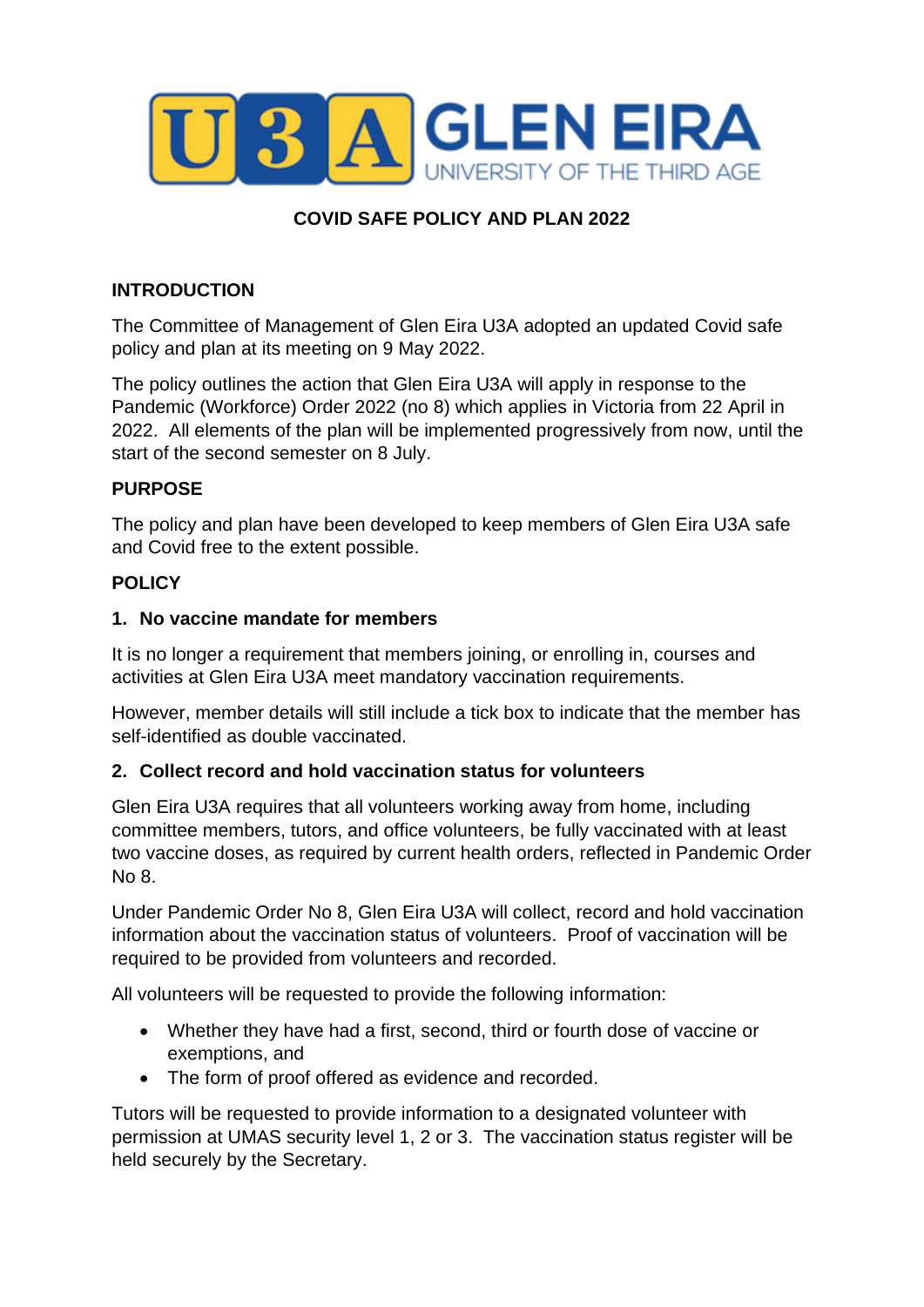## **3. Tutors at high risk**

The following high-risk people likely to suffer moderate to severe illness due to Covid 19 have been identified as:

- People 70 years and older;
- People with chronic health conditions; and
- People with weakened immune systems.

If a tutor is at high risk of moderate or severe illness due to Covid, the committee may grant approval for the face-to-face course offered by the tutor to be restricted only to members who have self-identified as double vaccinated.

If a face-to-face course is so approved by the committee, the course description should make it absolutely clear that only members who are double vaccinated should enrol, and attend.

The Course Coordinator will act as the delegate of the committee to identify those tutors at high risk.

Of course, tutors at high risk should consider offering courses by Zoom.

## **PROCEDURES**

### **1. Avoiding exposure to Covid**

Any member who has been exposed to Covid, must not attend Glen Eira U3A during the recommended quarantine period.

Any member who experiences symptoms of Covid, should undertake a Rapid Antigen Test and/or get a standard (PCR) test and isolate until receiving a negative result.

Any member with a diagnosis of Covid who had recently attended U3A in the previous 48 hours, should advise the office and their tutor, so that casual contacts in courses they attended can be advised to look for symptoms.

### **2. Identifying possible symptoms**

Any general member showing possible symptoms (such as fever, chills, sweats, cough, sore throat, breathing problems, runny nose or loss of smell) will be encouraged to apologise and not attend classes and activities.

### **3. Monitoring Covid advice and restrictions**

The Secretary will monitor the latest Covid advice and restrictions, and keep the committee and members advised.

## **4. Cleaning**

The main campus occupied by Glen Eira will be routinely cleaned once a week, or as required.

Premises used by Glen Eira U3A should be regularly cleaned by the building owners.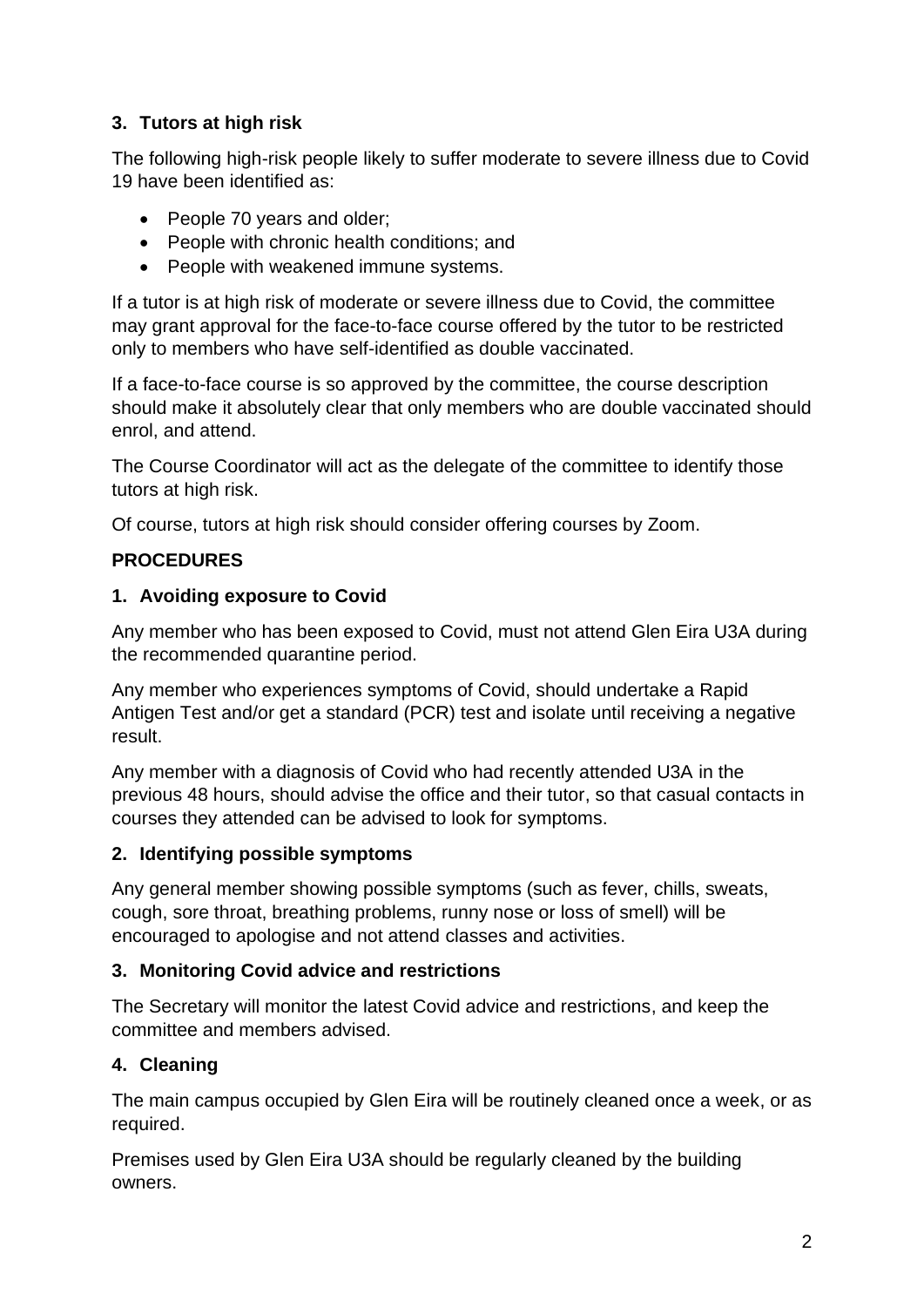## **5. Good hygiene**

Glen Eira U3A will provide hand sanitiser at entry and exits at its main campus. Soap provided in bathrooms will be antiseptic. Key touch points will be wiped down if required by tutors or designated volunteers.

At its main campus, care will be taken to avoid use of equipment that cannot be safely disinfected. For example, bridge players are now using their own bidding cards.

It is expected that external premises used by U3A will implement their own Covid safety plans, which will include appropriate hygiene practices.

## **6. Mask policy**

Glen Eira U3A does not require routine use of masks. However, members may make their own decision about use of masks.

## **7. Course and activity options**

Glen Eira U3A has diversified its delivery of courses and activities. Both face-to-face and Zoom courses are offered in 2022.

Tutors offering classes in 2022 will be required to be fully vaccinated in line with the current vaccination policy.

## **8. Occupancy levels**

Glen Eira U3A has calculated the maximum occupancy levels for each of its training rooms and will abide by the restrictions identified by health orders from time to time,

When using paid premises, Glen Eira will abide by the decisions of the venue operator in relation to safe occupancy levels.

## **9. QR codes**

QR codes are no longer required at Glen Eira U3A venues.

## **10.Signing rolls**

All members attending a Glen Eira U3A course or activity in person must sign the computer printed roll. The tutors should maintain the rolls to enable tracing of participants in the case of possible Covid detection.

### **11.Communication to members**

Members of U3A will need to be kept up to date about:

- Policy in relation to Covid
- Covid advice and restriction changes
- The Covid safety plan, and
- Covid cases in courses offered by Glen Eira U3A.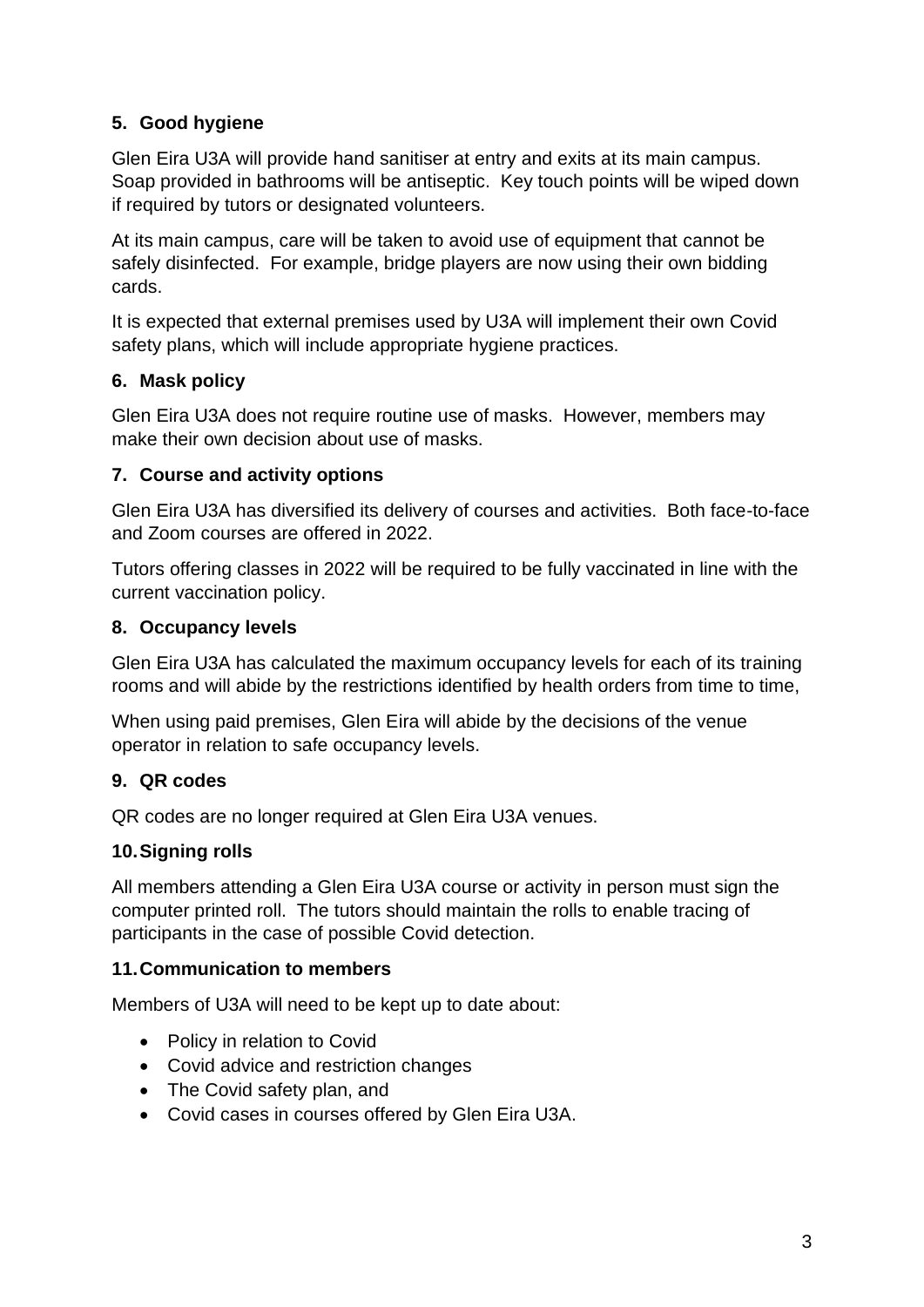Communication will occur through:

- Signage
- Mailchimp emails
- Quarterly newsletters
- Website content, and
- Facebook for U3A members.

## **RESPONSIBILITY**

The Committee of Management is responsible for endorsing and monitoring compliance with the Covid policy and plan.

The Secretary is responsible for keeping the committee and members advised of the current health orders and operation of the plan.

The Course Coordinator is responsible for ensuring that occupancy levels are kept consistent with health orders.

Tutors are required to meet fully vaccinated requirements.

Members need to stay up to date with Covid requirements.

## **AUTHORISATION**

This plan was endorsed by the Committee of Management and will be updated as required as Covid advice and restrictions change.

### **Endorsed 9 May 2022**